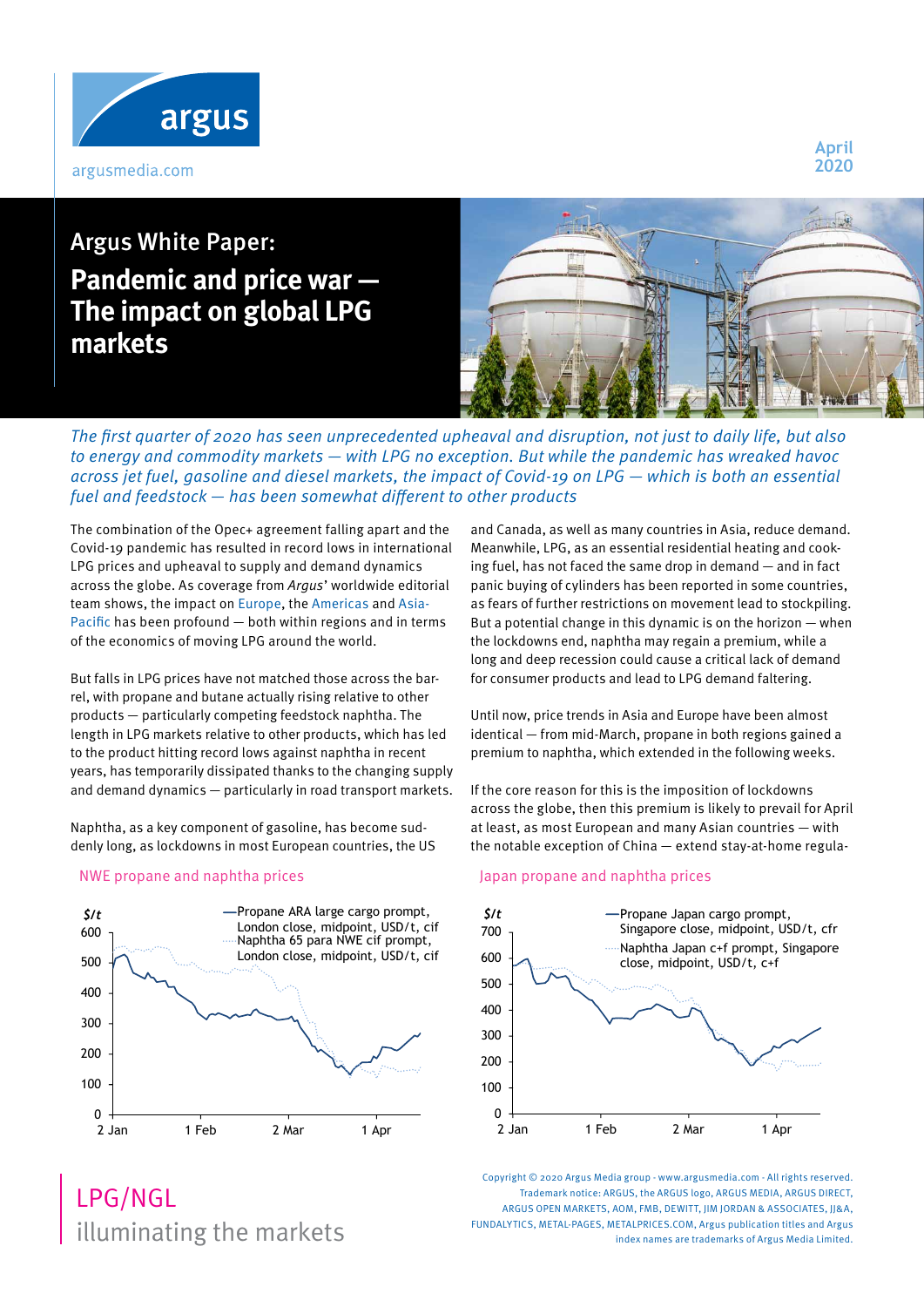# Argus White Paper: **Pandemic and price war — The impact on global LPG markets**

tions into the second quarter. The result should be a pullback from LPG as a feedstock for operators with flexibility — particularly those in Europe, where there is traditionally most switching. The switch between petrochemical feedstocks may well have been the main reason that petrochemical consumers sold at least two very large gas carriers in March.

Furthermore, Argus cracker models show that cash cracker margins around the world underwent a large, if brief, spike because of the huge drop in feedstock prices. But the recent settlement of ethylene contract prices in Europe has reversed this trend and cracker margins are now heading down. The European April ethylene contract price is the lowest since 2009, suggesting that cracker rates will be reduced across the continent.

China — the world's largest LPG market and the fuel's biggest importer — is emerging from the epidemic following a six-to-eight week period during which its petrochemical and residential markets faced significant upheaval.

The country's LPG consumption was hit by government-enforced lockdowns to try to stem the coronavirus outbreak. Operating rates for propane dehydrogenation plants nosedived to 63pc during the first two weeks of China's stay-at-home orders. While most facilities were not in Hubei province, the original epicentre of the pandemic, restrictions on movement across industries stymied demand in a number of provinces. In addition, Chinese private-sector firms Oriental Energy and Zhejiang Satellite brought forward planned shutdowns to the beginning of March while the country was still in lockdown — and in advance of the return of US LPG to China, with Beijing having on 3 March granted waivers on the 25pc tariffs on US product. Operating rates are now returning to pre-pandemic levels, but questions remain regarding the longer-term outlook should there be significant and sustained global economic contraction.

| <b>Key autogas markets</b><br>'ooo t/yr |                |                       |                          |  |  |  |  |  |
|-----------------------------------------|----------------|-----------------------|--------------------------|--|--|--|--|--|
|                                         | Autogas demand | Share of LPG market % | <b>Total LPG imports</b> |  |  |  |  |  |
| Turkey                                  | 3,283          | 76                    | 3,069                    |  |  |  |  |  |
| Russia                                  | 3,150          | 31                    | $\Omega$                 |  |  |  |  |  |
| S. Korea                                | 3,093          | 33                    | 6,212                    |  |  |  |  |  |
| Poland                                  | 1,835          | 75                    | 2,310                    |  |  |  |  |  |
| Ukraine                                 | 1,638          | 89                    | 1,425                    |  |  |  |  |  |
| Italy                                   | 1,615          | 46                    | 2,264                    |  |  |  |  |  |
| Mexico                                  | 1,293          | 15                    | 4,952                    |  |  |  |  |  |
| Thailand                                | 1,170          | 17                    | 385                      |  |  |  |  |  |
| <b>Bulgaria</b>                         | 395            | 90                    | 325                      |  |  |  |  |  |

LPG is, of course, also a transport fuel, and as we emerge from the Easter holiday season, there would traditionally have been a small uptick in demand from this sector in key markets — Italy, Poland, Germany, Ukraine and, to a lesser extent, Turkey, the world's biggest consumer of autogas. But with demand estimated to have fallen by up to 90pc by some market participants, countries where this segment dominates will face a fall in demand in April, which has the potential to filter up to regional prices and price relationships. In terms of total demand lost in the transport sector, a reasonable estimation based on modelling of gasoline markets indicates that global demand will drop by around 35pc, or 5mn b/d, in April alone.

The other key demand sector, and LPG's largest use globally, is residential heating and cooking. Demand here has held up, according to most market sources, particularly for LPG as a cooking fuel, which is mainly dependent on use in the home.

There are also other one-off drivers that are undoubtedly having an impact on global prices. India's decision to offer free LPG refills through its subsidy programme will no doubt offer some support to demand, and to Asian values, particularly in butane,

| <b>Chinese PDH plant operating rates</b> |                      |           |         |                |                     |         |                                                                                           |  |  |
|------------------------------------------|----------------------|-----------|---------|----------------|---------------------|---------|-------------------------------------------------------------------------------------------|--|--|
| Producer                                 | Location             | Region    | Jan%    | Feb %          | Mar %               | Apr %   | <b>Comments</b>                                                                           |  |  |
| Tianjin Bohua                            | Tianjin              | North     | $\circ$ | $\mathsf{o}\,$ | $\mathsf{o}\xspace$ | 90      | T/A from 28 Dec 2019, restarted on 30 March                                               |  |  |
| Zhejiang Satellite                       | Zhejiang             | East      | 100     | 73             | 35                  | 95      | maintenance from 3 Mar for 15 days                                                        |  |  |
| Ningbo Haiyue                            | Zhejiang             | East      | 100     | 70             | 75                  | 100     | Operation raised to full rate                                                             |  |  |
| <b>Shaoxing Sanyuan</b>                  | Zhejiang             | East      | 50      | 100            | 100                 | 100     |                                                                                           |  |  |
| Chambroad                                | Shandong             | East      | 80      | 80             | 80                  | $\circ$ | shut 25 Mar for a month                                                                   |  |  |
| Yangzijiang Petchem                      | Jiangsu              | East      | 100     | 100            | 0                   | 50      | T/A from 3 Mar, restarted 3 Apr                                                           |  |  |
| Yantai Wanhua                            | Shandong             | East      | 100     | 100            | 100                 | 100     |                                                                                           |  |  |
| Shandong Shenchi                         | Shandong             | East      | 45      | $\mathsf{o}\,$ | $\mathsf{o}\xspace$ | 90      | T/A from 10 Jan, restarted 26 Mar                                                         |  |  |
| Qixiang Tengda                           | Shandong             | East      | 90      | 80             | 80                  | 85      | operations raised to 90pc                                                                 |  |  |
| Hebei Haiwei                             | Hebei                | North     | 44      | 70             | 70                  | 90      | operations raised to 90pc                                                                 |  |  |
| Ningbo Fuji                              | Zhejiang             | East      | 100     | 100            | 100                 | 100     |                                                                                           |  |  |
| Dongming Petchemical                     | Shandong             | East      | 100     | 100            | 100                 | 100     |                                                                                           |  |  |
| Zhejiang Satellite No 2                  | Pinghu, Zhejiang     | East      | 90      | 73             | 73                  | 95      | Operations raised to full rate; new plant, 'started up<br>Feb 2019, runs at full capacity |  |  |
| Hengli Petrochemical                     | Dalian, Liaoning     | Northeast | 100     | 100            | 100                 | 100     |                                                                                           |  |  |
| Guangzhou Juzhengyuan                    | Guangzhou, Guangdong | South     | 46      | 90             | 90                  | 90      |                                                                                           |  |  |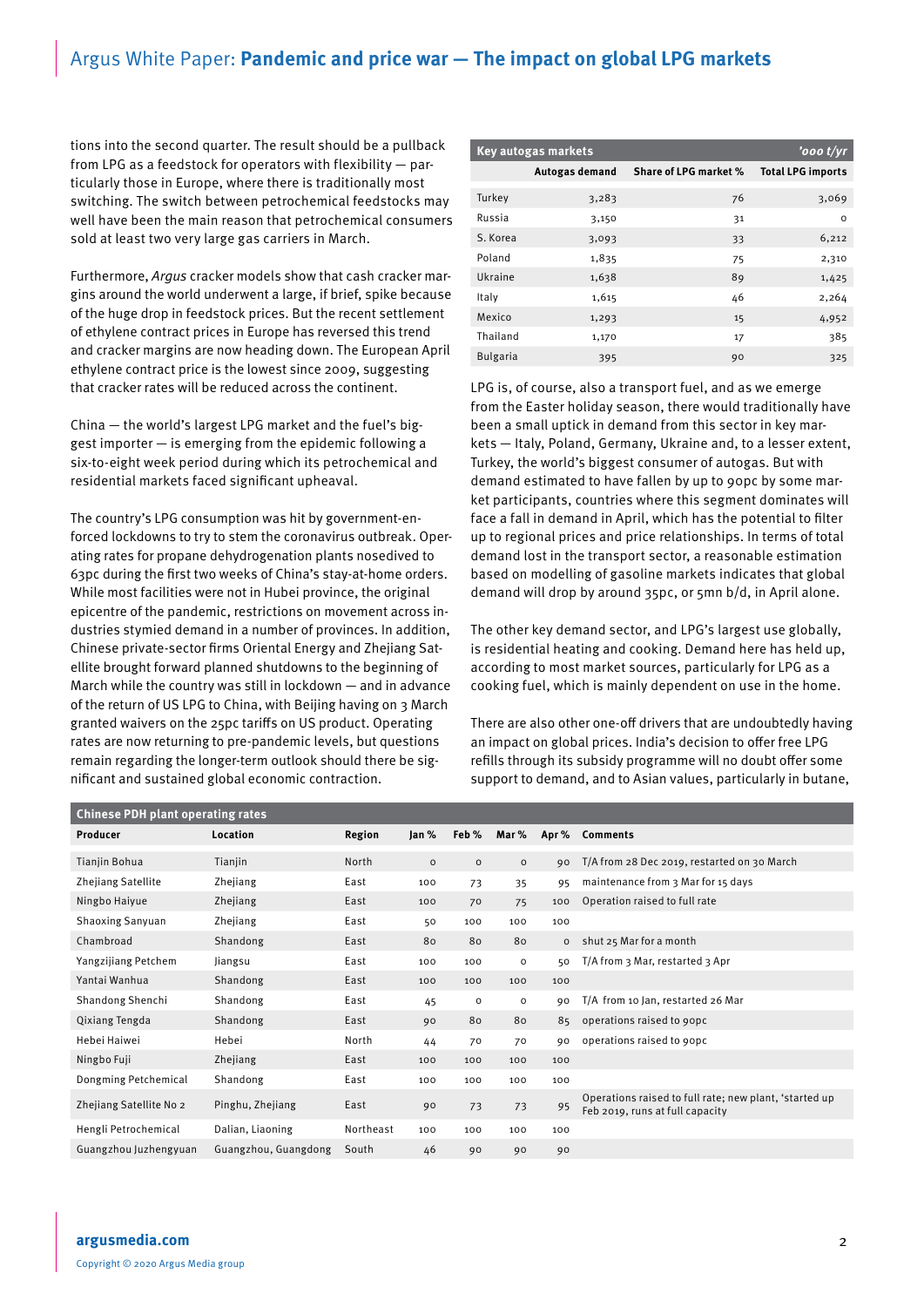which is the most heavily used grade in the country. Elsewhere in Asia, there has been some panic buying in markets where consumers are adjusting to new restrictions and beginning to prepare for a potentially long period of restricted movement.

But seasonality is likely to change this picture in the coming month. Northeast Asia, North America and much of Europe traditionally experience a lull in demand in the second quarter as heating demand dissipates and restocking at the consumer and distributor level tend not to ramp up until the third quarter. This may put some normal seasonal pressure on prices, as will the lack of demand from the commercial sector in rural and off-grid regions around the world — many of which would also expect heightened activity and demand in this period.

#### **Supply issues**

Supply-side issues are also beginning to have an effect albeit more locally at present. More than 65pc of global LPG supply comes from processing of natural gas liquids (NGLs) associated with crude and natural gas production, and almost all of that supply is traded internationally, much of it seaborne.

But the remainder is produced in refineries, many of which are beginning to reduce their crude runs as demand for core oil products drops away — gasoline and jet fuel in particular because of the travel bans and lockdowns. The knock-on effect on LPG supply has not been widely felt yet, but has the potential to significantly disrupt some local supply chains. A number of refineries in Europe have cut runs or stopped operations completely. With more potentially to follow, there is the chance for additional import demand to make up the shortfall.

#### And what about the arbs?

The impact of these changing supply and demand dynamics is having a particular impact on flows of LPG between regions, while price relationships between major producing and consuming hubs are seeing some unusual trends, and further volatility can be expected in the near future.

The global crash in commodity and related markets made arbitrage trading of large LPG cargoes difficult out of the two key export regions — the US and the Middle East — in March and early April. But in the past couple of weeks, LPG prices in the key trading hubs have realigned and, on paper at least, arbitrage economics support flows from the US to Asia for late April and May. Looking beyond this, the key question will shift from adjusting regional price differences to considering the more significant issue of the underlying level of demand and how much LPG consumption this can support for the rest of this year.

US LPG production was high in the early part of the year. There was record butane production and high propane output in January, adding to US LPG stocks, although a large proportion of production was also exported to Europe and to Asia in the first quarter. These exports were helped by a wide-open arbitrage



to Europe and to Asia in January and February. For March, the economics of moving cargoes out of the US took a little time to re-adjust to the supply shock of the Opec+ deal collapsing, which led to an increase in crude production despite the drop in global demand because of Covid-19.

In an attempt to balance global supply, market forces will help with the process of price adjustments in Europe and the US to facilitate moving LPG to large consuming markets in Asia. But while prices can facilitate arbitrage movements, prices alone will not be sufficient to have any meaningful impact on the size of LPG demand, at least in the short term. The great unknown is how long the current disruptions will be in place, and what the recovery will look like as life returns to normal.

#### Looking to Europe

With European demand likely to falter in the petrochemicals sector owing to the high premium on propane compared with naphtha, it is hard to see how the number of large cargoes heading to Europe from the US can remain in line with typical flows. Northwest Europe received around 1mn t of propane in April-July 2019. It seems unlikely that Europe could absorb the same this year when petrochemicals demand looks likely to plunge and lockdowns are weighing on autogas consumption.

Shipping data seem to confirm that fewer vessels are heading to Europe. Argus data show that eight vessels have been cancelled from the April schedule. The cancellations, announced in March, have removed as much as 360,000t from the US Gulf export fixture list. Most of this, but not all, would have headed to Asia. For the remainder of April, loadings in the US Gulf coast are down and shipments from the US to Europe look set to fall.

There seems little prospect of any meaningful recovery in LPG consumption while the restrictions remain in place, seasonality comes into play and feedstock economics look unfavourable. The lack of demand means that any arbitrage flows to Europe are increasingly likely to look for storage, to try to ride out the current situation. Market dynamics could take on a